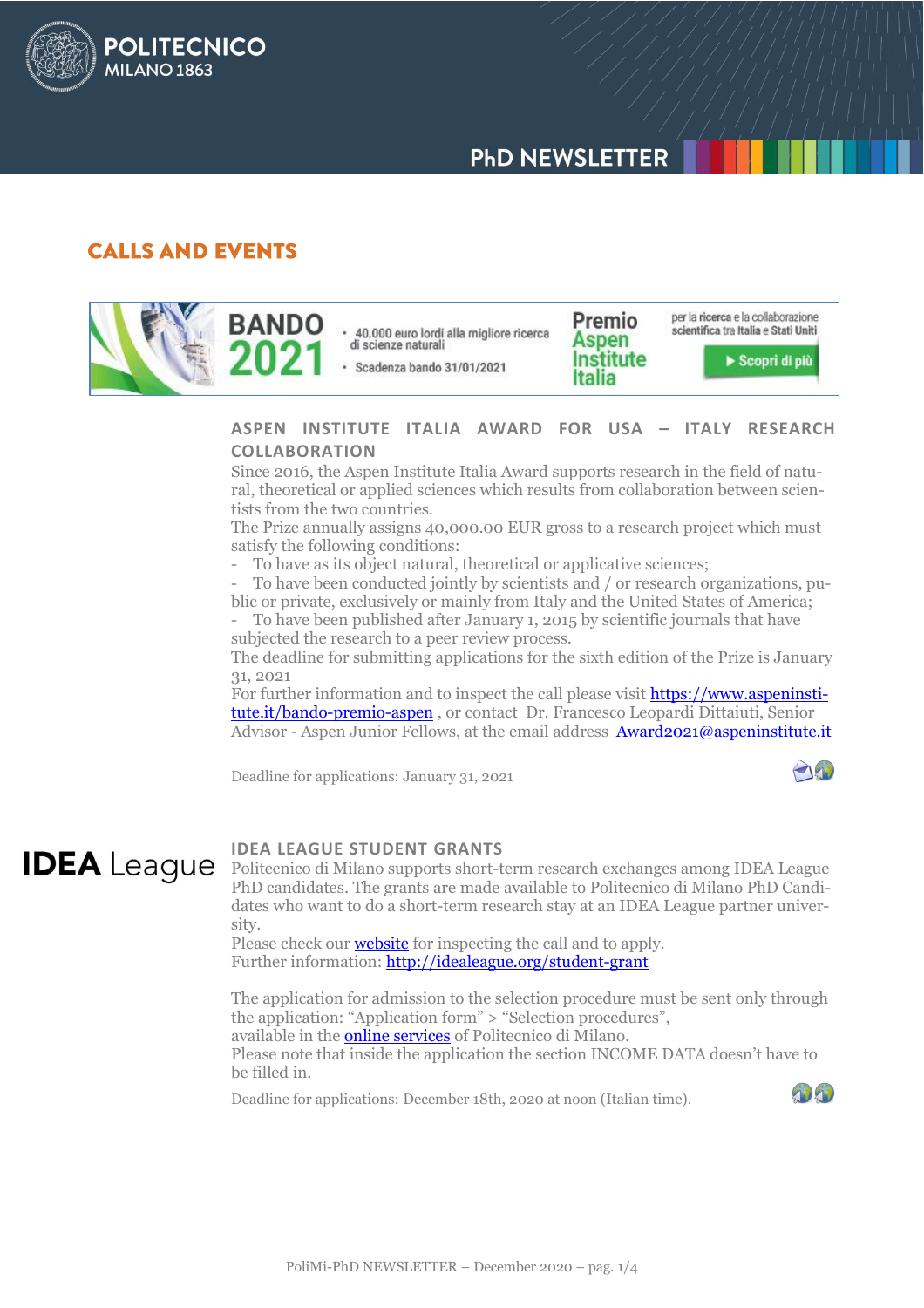

#### **CLOSING THE GAP: RISK PERCEPTION OF COVID-19 INFECTION IN PUBLIC TRANSIT**

Since the outbreak of COVID-19 public transport, user dropped more than 80% in major European Union cities, while private car demand has significantly increased. If this short term behaviour is adopted in the long run, the economic and environmental sustainability of our transport system will be under threat. While the fall in revenue from public transport rides will harm the financial sustainability of the network, a public-to-private transport migration of users will dramatically increase congestion and pollution levels in our cities. Then, there is the urgent need to understand how COVID-19 is changing public transport use and what will take to bring back users' confidence on and demand for public transport.

In this DASTU-Polimi research, we conduct a picture-based experiment to examine how people's fear of COVID-19 infection varies across different public transport modes and infrastructure spaces. We want to guide COVID-19 transport measures to be not only based on an objective infection health criteria but also to take into account individuals' psychological considerations. In the experiment, people rate their fear of COVID-19 infection in different photo-simulated public transport spaces using in Milan as the testing case. Although we use an Italian case, we are collecting data globally, so people do not need to be in Italy to take the test.

We need help in recruiting 1080 participants to respond to our 5 minutes on-line picture-rating experiment. We got support from the Department of Urban Studies and Planning at the Massachusetts Institute of Technology to disseminate the experiment through their social media in the US. We now ask for help to the POLIMI community to reach a significant number of responses in Italy, so we can also draw policy lessons that apply here.

Please contribute by taking and sharing this experiment with your community. For English click here: <https://bit.ly/38OLx59> Per Italiano Cliccare qui:<https://bit.ly/3pB27LM>

If you have any question or suggestion, please write to **[pablojavier.navar](mailto:pablojavier.navarrete@polimi.it)[rete@polimi.it](mailto:pablojavier.navarrete@polimi.it)**





**ERASMUS+ (OUTGOING MOBILITY FOR STUDY PURPOSES)**

The call for the 2021/2022 International Mobility for study has been issued.

The Erasmus Programme offers support for mobility of students within European programme countries (KA103) as well as within a selection of Extra-UE partner countries (KA107). All Politecnico di Milano students apply in the "International mobility for study" section of their Online Services.

After selection for the programme, the host university has to accept the students for mobility, so for PhD candidates it is advisable to make contact with a research group in advance, to plan the visit.

For general information about the Erasmus Programme, for the Call and for the lists of destinations available to PhD students please visit the webpages:

- [Calls for international](https://www.polimi.it/en/services-and-opportunities/experience-abroad/study-mobility/call/) mobility
- [Erasmus+ \(outgoing mobility for study purposes\)](http://www.dottorato.polimi.it/en/during-your-phd/periods-abroad-and-stages/international-mobility-programs-outgoing/erasmus-outgoing-mobility-for-study-purposes/)

For further administrative information please contact **bando-mobilita@polimi.it** (please specify that you are a PhD student).

Deadline for application: 8 January 2021 (12:00 noon)

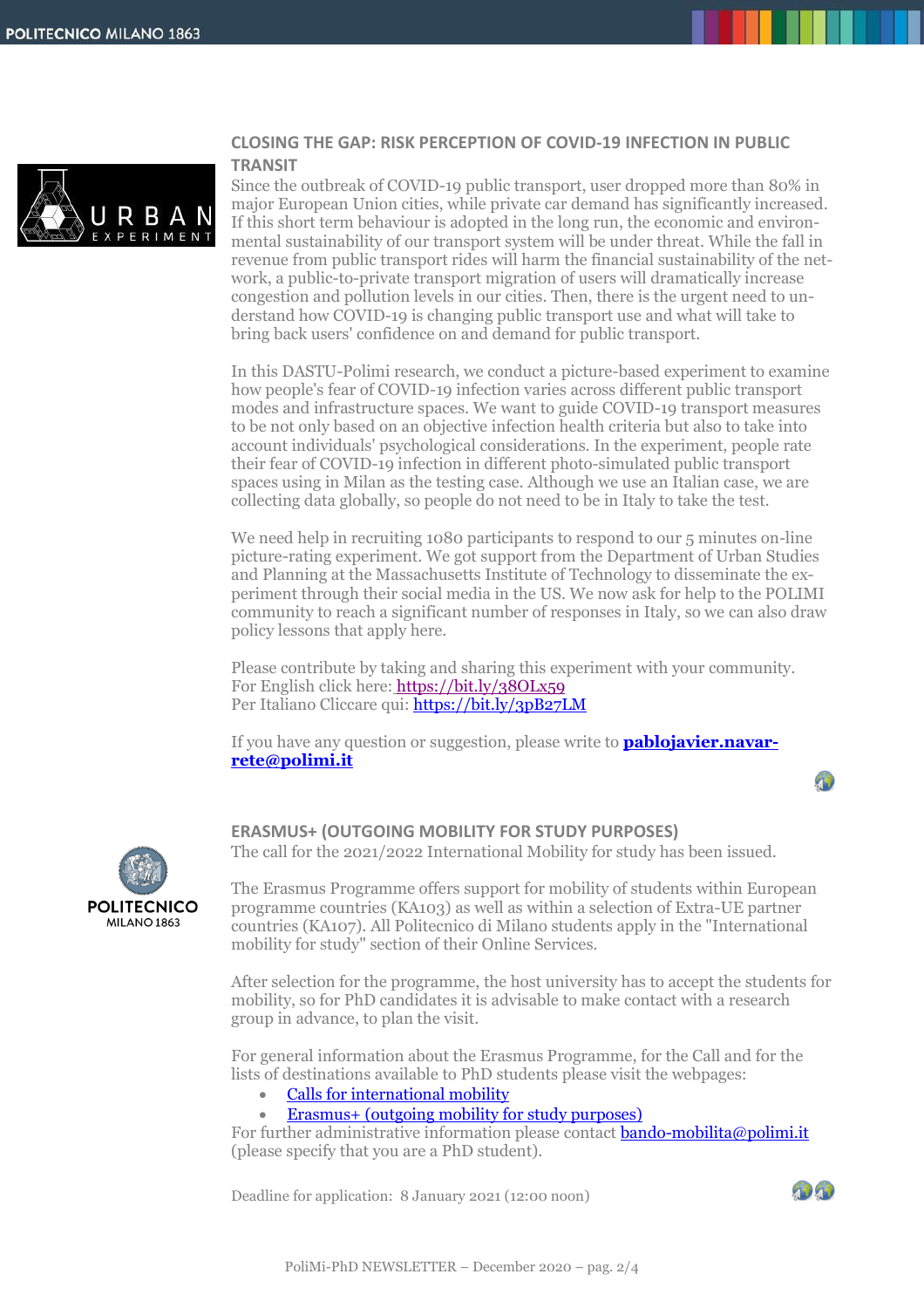# **SEMINARS AND WORKSHOPS**



#### **CICLO WEBINAR DEL CONSORZIO POLIEDRA-POLITECNICO**

Gli obiettivi dell'Agenda ONU 2030 (SDGs, Sustainable Development Goals) sono una bussola per guardare verso il futuro in questo momento difficile, indicando obiettivi precisi e linee di sviluppo in quasi tutti i campi di intervento. Poliedra, consorzio del Politecnico di Milano che si occupa di sostenibilità nell'ambiente, nei territori, nella mobilità, presenta un ciclo di webinar su esperienze, modelli e strumenti per lo sviluppo sostenibile. Il formato adottato è veloce, basato su interventi brevi, con un dibattito a più voci. Ecco i primi 5 incontri, a partire dal 9 dicembre.

Dal 9 Dicembre 2020



# **STARTING COURSES - PHD SCHOOL**

#### **ADVANCED INTERACTION SKILLS FOR ACADEMIC PROFESSIONALS Prof. Arnaboldi Michela, Prof. De Bruijn Johan Adam**

The course aims at providing PhD Candidate with instruments to improve their skill in presenting, interview and negotiating. The course adopt traditional lesson but it is mostly based on serious gaming and simulation

From 14th to 18th December 2020



70

#### **COMMUNICATION STRATEGIES THAT SCORE IN WORLDWIDE ACADEMIA Prof. Jacchetti Emanuela, Prof. Kilian Susanne Christine**

To gain surprisingly efficient strategies for globally successful communication: Discover the unwritten rules of global English in academia; Avoid misunderstandings in international co-operations right from the start; Win resources for mutual goals and success.

From 14th to 18th December 2020

# **STARTING COURSES - DOCTORAL PROGRAMMES**

### **PHD IN INFORMATION TECHNOLOGY**

#### **DIGITAL DESIGN OF EMBEDDED SYSTEMS IN THE IOT AND RISC-V OPEN CORE ERA Prof. William Fornaciari**

The course covers topics in digital design of embedded systems ranging from the RTL design of standard interfaces up to the exploitation of FPGA specific resources to manage massive data streams. A critical overview of the hardware design flow for FPGA is offered with particular emphasis on the synthesis and implementation stages. The course uses SystemVerilog 2012 Hardware Description and Verification Language and the Vivado Design Suite. The main topics covered are the following ones:

1) Digital design of RISC CPUS and interfaces, e.g., UART, SPI, peripherals.

2) Power modeling monitoring and control for computing efficiency.

3) Reliability aspects for embedded systems.

4) Examples with the exploitation of RISC-V based cores.

From Dec 1, 2020 to Jan 31, 2021